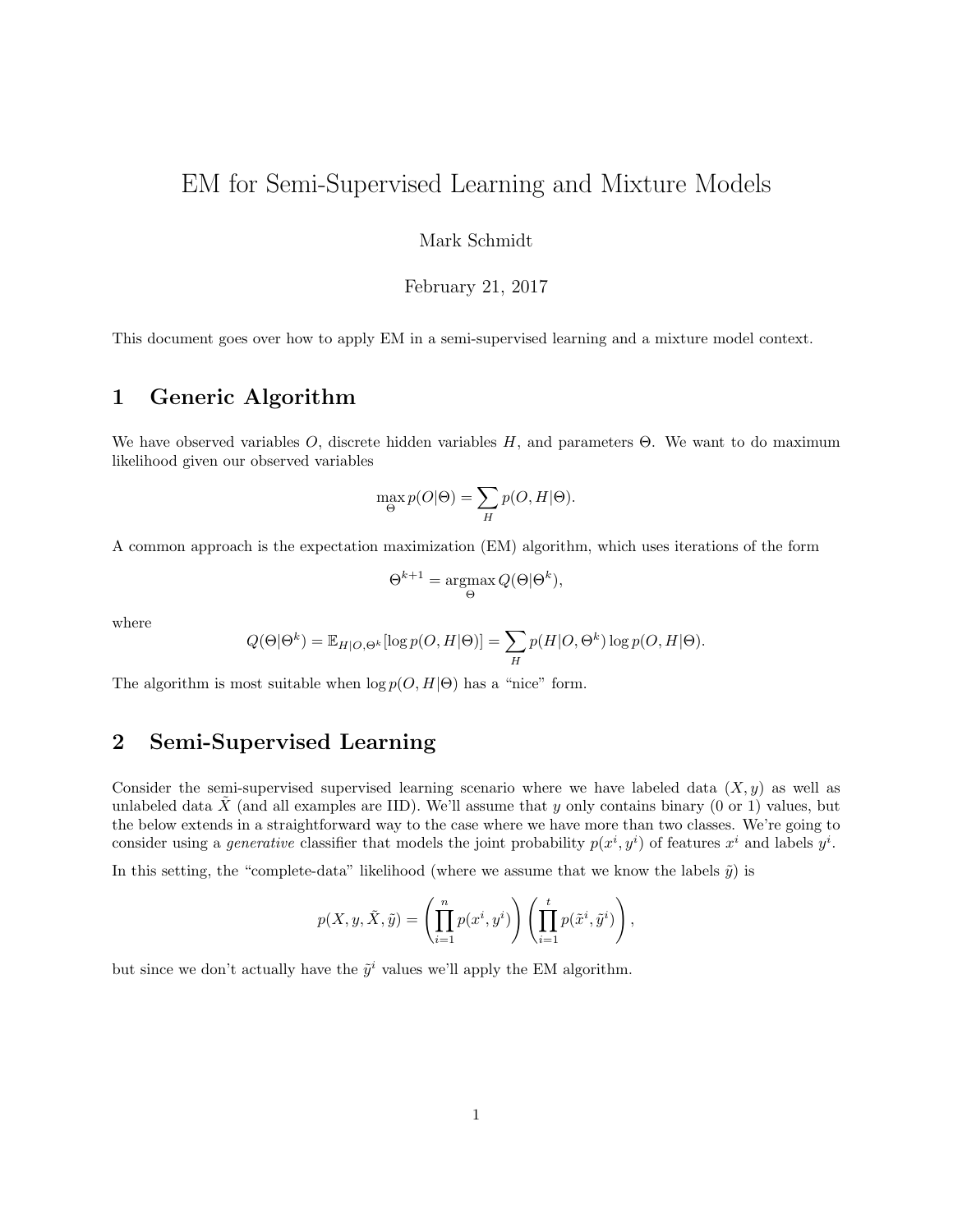### 2.1 Expectation Maximization Algorithm

If we want to optimize parameters Θ using the EM algorithm, the expected complete-data log-likelihood which can be written as

$$
Q(\Theta | \Theta^{k}) = \mathbb{E}_{\hat{y}|X,y,\hat{X},\Theta^{k}} \log p(X,y,\hat{X},\hat{y}|\Theta) \n= \sum_{\hat{y}} p(\hat{y}|X,y,\hat{X},\Theta^{k}) \log p(X,y,\hat{X},\hat{y}|\Theta) \n= \sum_{\hat{y}} p(\hat{y}|X,y,\hat{X},\Theta^{k}) \left[ \sum_{i=1}^{n} \log p(y^{i},x^{i}|\Theta) + \sum_{i=1}^{t} \log p(\hat{y}^{i},\hat{x}^{i}|\Theta) \right] \n= \sum_{i=1}^{n} \log p(y^{i},x^{i}|\Theta) \sum_{\hat{y}} p(\hat{y}|X,y,\hat{X},\Theta^{k}) + \sum_{i=1}^{t} \sum_{\hat{y}} p(\hat{y}|X,y,\hat{X},\Theta^{k}) \log p(\hat{y}^{i},\hat{x}^{i}|\Theta) \n= \sum_{i=1}^{n} \log p(y^{i},x^{i}|\Theta) + \sum_{i=1}^{t} \sum_{\hat{y}} \left( \prod_{j=1}^{t} p(\hat{y}^{j}|X,y,\hat{X},\Theta^{k}) \right) \log p(\hat{y}^{i},\hat{x}^{i}|\Theta) \n= \sum_{i=1}^{n} \log p(y^{i},x^{i}|\Theta) + \sum_{i=1}^{t} \sum_{\hat{y}} \left( \prod_{j=1}^{t} p(\hat{y}^{j}|\hat{x}^{j},\Theta^{k}) \right) \log p(\hat{y}^{i},\hat{x}^{i}|\Theta) \n= \sum_{i=1}^{n} \log p(y^{i},x^{i}|\Theta) + \sum_{i=1}^{t} \sum_{\hat{y}^{i} \in \{0,1\}} \sum_{\hat{y}^{i} \in \{0,1\}} \cdots \sum_{\hat{y}^{t-1} \in \{0,1\}} \sum_{\hat{y}^{i} \in \{0,1\}} \left( \prod_{j=1}^{t} p(\hat{y}^{j}|\hat{x}^{j},\Theta^{k}) \right) \log p(\hat{y}^{i},\hat{x}^{i}|\Theta) \n= \sum_{i=1}^{n} \log p(y^{i},x^{i}|\Theta) + \sum_{i=1}^{t} \sum_{\hat{y}^{i} \in \{0,1
$$

Although the above looks complicated, the only three things we have used are the distributive law ( $\sum_i ab_i =$  $a\sum_i b_i$ , that conditional probabilities sum to 1, and in (\*) that  $\tilde{y}^j$  is conditionally independent of the other examples given  $\tilde{x}^j$  and  $\Theta^k$ . In the last line we've defined

$$
r_0^i = p(\tilde{y}^i = 0 | \tilde{x}^i, \Theta^k), \quad r_1^i = p(\tilde{y}^i = 1 | \tilde{x}^i, \Theta^k),
$$

which are our current estimates for the probabilities of each of the labels in the unlabeled examples. Typically, we'll compute these quantities by normalizing the joint probability, which for  $r_0^i$  would give:

$$
r_0^i = p(\tilde{y}^i = 0 | \tilde{x}^i, \Theta^k) = \frac{p(\tilde{y}^i, \tilde{x}^i | \Theta^k)}{\sum_{y \in \{0, 1\}} p(y, \tilde{x}^i | \Theta^k)}.
$$

Thus, in the end the EM algorithm for semi-supervised learning alternates between two simple steps: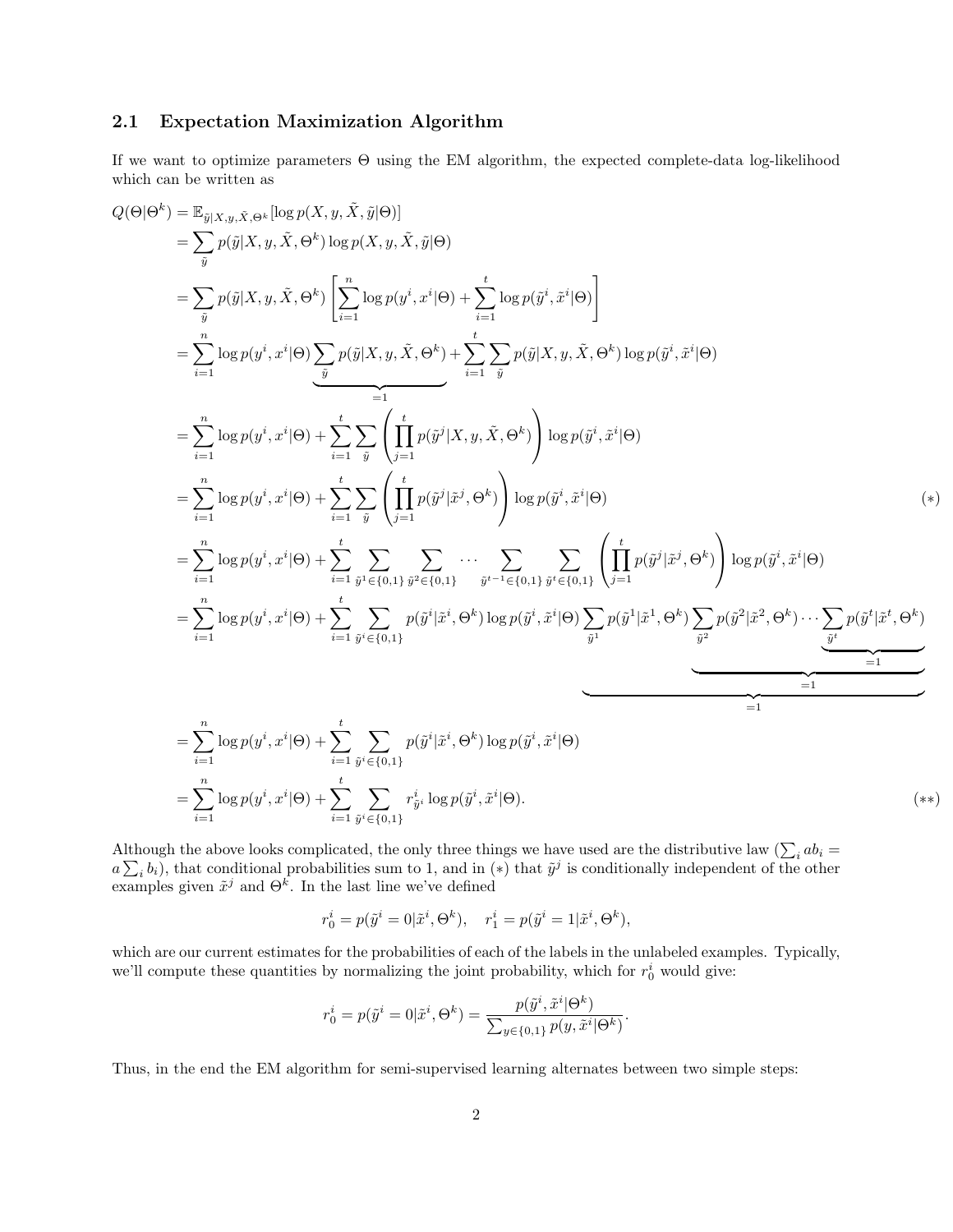- 1. E-step: Compute probabilities  $r_0^i$  and  $r_1^i$  for all the unlabeled examples i based on the current  $\Theta^k$ .
- 2. M-step: Maximize the expected complete-data log-likelihood (\*\*), which is a weighted version of the complete-data log-likelihood.

#### 2.2 Multi-Class and Class-Probability Estimates

Following the argument above, the EM algorithm with  $k$  classes is given by

$$
\Theta^{k+1} = \underset{\Theta}{\text{argmax}} \sum_{i=1}^{n} \log p(y^{i}, x^{i} | \Theta) + \sum_{i=1}^{t} \sum_{\tilde{y}^{i} \in \{1, 2, ..., k\}} r_{\tilde{y}^{i}}^{i} \log p(\tilde{y}^{i}, \tilde{x}^{i} | \Theta),
$$

where  $r_c^i$  is defined as above.

We often use the product rule to write the joint probability of an  $x^i$  and  $y^i$  as

$$
p(y^i, x^i | \Theta) = p(x^i | y^i, \Theta) p(y^i | \Theta).
$$

Many supervised learning algorithms differ only in how they address the class-conditional density estimation problem of modelling  $p(x^i|y^i, \Theta)$ . Naive Bayes assumes that the  $x_j^i$  are conditionally independent given  $y^i$ , while Gaussian discriminant analysis assumes that this is a Gaussian distribution. Regardless of the choice of density estimator, updating the  $\Theta$  associated with  $p(x^i|y^i,\Theta)$  in the semi-supervised case will take the form a weighted version of the problem we solve in the supervised case.

On the other hand, estimating the parameters of  $p(y^i|\Theta)$  is typically easy. If we assume a categorical distribution for  $y^i$  then the solution to the EM update is given by

$$
\pi_c^{k+1} = \frac{n_c + \sum_{i=1}^t r_c^i}{n+t},
$$

where  $n_c$  is the number of instances of class c in the labeled data. This result is intuitive: we count the number of times we saw  $c$  (as in the fully observed case), plus the probability that we associate with class  $c$ on the unlabeled examples. (This result can be shown by using Lagrange multipliers to enforce the constraint on the update that  $\sum_{c} \pi_c^{k+1} = 1.$ 

#### 2.3 Efficient Calculation of Observed-Data Log-Likelihood

The "observed-data" likelihood that EM is trying to maximize is given by

$$
p(X, y, \tilde{X}) = \sum_{\tilde{y}} \left( \prod_{i=1}^{n} p(x^{i}, y^{i}) \right) \left( \prod_{i=1}^{t} p(\tilde{x}^{i}, \tilde{y}^{i}) \right)
$$
  
= 
$$
\sum_{\tilde{y}^{1} \in \{0, 1\}} \sum_{\tilde{y}^{2} \in \{0, 1\}} \cdots \sum_{\tilde{y}^{t} \in \{0, 1\}} \left( \prod_{i=1}^{n} p(x^{i}, y^{i}) \right) \left( \prod_{i=1}^{t} p(\tilde{x}^{i}, \tilde{y}^{i}) \right).
$$

where we've used  $\sum_{\tilde{y}}$  to denote the sum over all  $2^t$  possible values of the  $\tilde{y}$  vector. Technically, we don't need to be able to compute the observed-data log-likelihood to apply the EM algorithm: we could just run the EM algorithm knowing that it will increase the observed-data log-likelihood on each iteration. But computing the observed-data log-likelihood can useful for debugging an implementation, for diagnosing convergence of EM, or as a direct target of optimization if we don't like EM.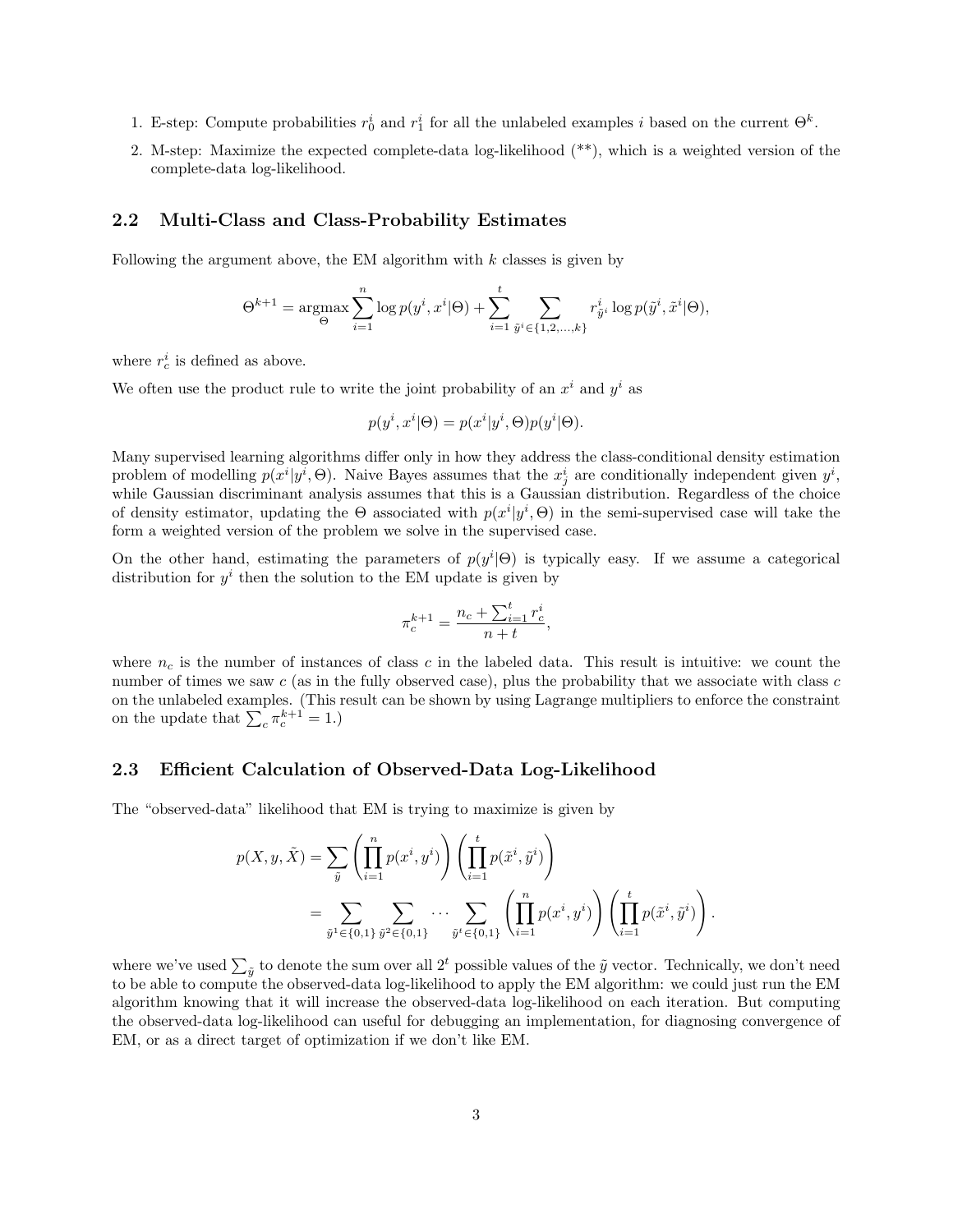Even though the observed-data likelihood seems intractable to compute because it sums over  $2<sup>t</sup>$  terms, the independence between examples makes it easy to compute. In particular, the observed-data likelihood can be written

$$
p(X, y, \tilde{X}) = \sum_{\tilde{y}^1 \in \{0, 1\}} \sum_{\tilde{y}^2 \in \{0, 1\}} \cdots \sum_{\tilde{y}^t \in \{0, 1\}} \left( \prod_{i=1}^n p(x^i, y^i) \right) \left( \prod_{i=1}^t p(\tilde{x}^i, \tilde{y}^i) \right)
$$
  
= 
$$
\underbrace{\left( \prod_{i=1}^n p(x^i, y^i) \right)}_{\text{labeled}} \sum_{\tilde{y}^1 \in \{0, 1\}} \sum_{\tilde{y}^2 \in \{0, 1\}} \cdots \sum_{\tilde{y}^t \in \{0, 1\}} \left( \prod_{i=1}^t p(\tilde{x}^i, \tilde{y}^i) \right)
$$
  
= 
$$
\left( \prod_{i=1}^n p(x^i, y^i) \right) \left( \prod_{i=1}^t \left[ \sum_{y^i \in \{0, 1\}} p(\tilde{x}^i, \tilde{y}^i) \right] \right)
$$
  
unlabeled  
unlabeled  
(\*\*\*)

In the second line we use that the observed examples  $(x^i, y^i)$  do not depend on any  $\tilde{y}^i$  so we can take the factor outside the sum (in other words, we are again using that  $\sum_i ab_i = a \sum_i b_i$ ). The third line is based on the same idea, but uses independence to "factorize" the sum. We'll see arguments like this several times when we discuss graphical models, so it's worth going over it in detail. In particular, in the third line the logic is that

$$
\sum_{\tilde{y}^1 \in \{0,1\}} \sum_{\tilde{y}^2 \in \{0,1\}} \cdots \sum_{\tilde{y}^{t-1} \in \{0,1\}} \left( \prod_{i=1}^t p(\tilde{x}^i, \tilde{y}^i) \right) = \sum_{\tilde{y}^1 \in \{0,1\}} \sum_{\tilde{y}^2 \in \{0,1\}} \cdots \sum_{\tilde{y}^{t-1} \in \{0,1\}} \sum_{\tilde{y}^t \in \{0,1\}} \left( \prod_{i=1}^{t-1} p(\tilde{x}^i, \tilde{y}^i) \right) p(\tilde{x}^t, \tilde{y}^t)
$$
\n
$$
= \sum_{\tilde{y}^1 \in \{0,1\}} \sum_{\tilde{y}^2 \in \{0,1\}} \cdots \sum_{\tilde{y}^t \in \{0,1\}} \left( \prod_{i=1}^{t-1} p(\tilde{x}^i, \tilde{y}^i) \right) \sum_{\tilde{y}^t \in \{0,1\}} p(\tilde{x}^t, \tilde{y}^t)
$$
\n
$$
= \left( \sum_{\tilde{y}^t \in \{0,1\}} p(\tilde{x}^t, \tilde{y}^t) \right) \sum_{\tilde{y}^1 \in \{0,1\}} \sum_{\tilde{y}^2 \in \{0,1\}} \cdots \sum_{\tilde{y}^{t-1} \in \{0,1\}} \left( \prod_{i=1}^{t-1} p(\tilde{x}^i, \tilde{y}^i) \right)
$$
\n
$$
= \left( \sum_{\tilde{y}^t \in \{0,1\}} p(\tilde{x}^t, \tilde{y}^t) \right) \left( \sum_{\tilde{y}^t \in \{0,1\}} p(\tilde{x}^{t-1}, \tilde{y}^{t-1}) \right) \cdots \left( \sum_{\tilde{y}^t \in \{0,1\}} p(\tilde{x}^1, \tilde{y}^1) \right)
$$
\n
$$
= \prod_{i=1}^t \left[ \sum_{y^i \in \{0,1\}} p(\tilde{x}^i, \tilde{y}^i) \right].
$$

The first line just takes the last term outside of the product. In the second line we take the terms not depending on  $\tilde{y}^t$  outside the sum over  $\tilde{y}^t$ . This is the same as before, but we are now still left with the remaining term  $p(\tilde{x}^t, \tilde{y}^t)$ . In the third line we treat the sum over  $p(\tilde{x}^t, \tilde{y}^t)$  as a constant that does not depend on the sums over the other  $\tilde{y}^i$ , so we can take it out of all the other sums. The fourth line comes from repeating the first three lines for  $(t-1)$ , then  $(t-2)$ , and so on until we only have the sum over  $\tilde{y}^1$  left. The last line writes this in product notation which gives the result (∗ ∗ ∗). Thus, even though this is a sum over  $2<sup>t</sup>$  terms, each containing a product over j terms, we only need to compute the product of j numbers that are each a sum over only 2 terms. This trick is a simple form of what is known as *dynamic programming*.

The expression (∗ ∗ ∗) lets us write the observed log-likelihood as

$$
\log p(X, y, \tilde{X}) = \sum_{i=1}^{n} \log p(y^{i}, x^{i}) + \sum_{i=1}^{t} \log \left( \sum_{\tilde{y}^{i} \in \{0, 1\}} p(\tilde{y}^{i}, \tilde{x}^{i}) \right).
$$

which is easy to compute but non-convex.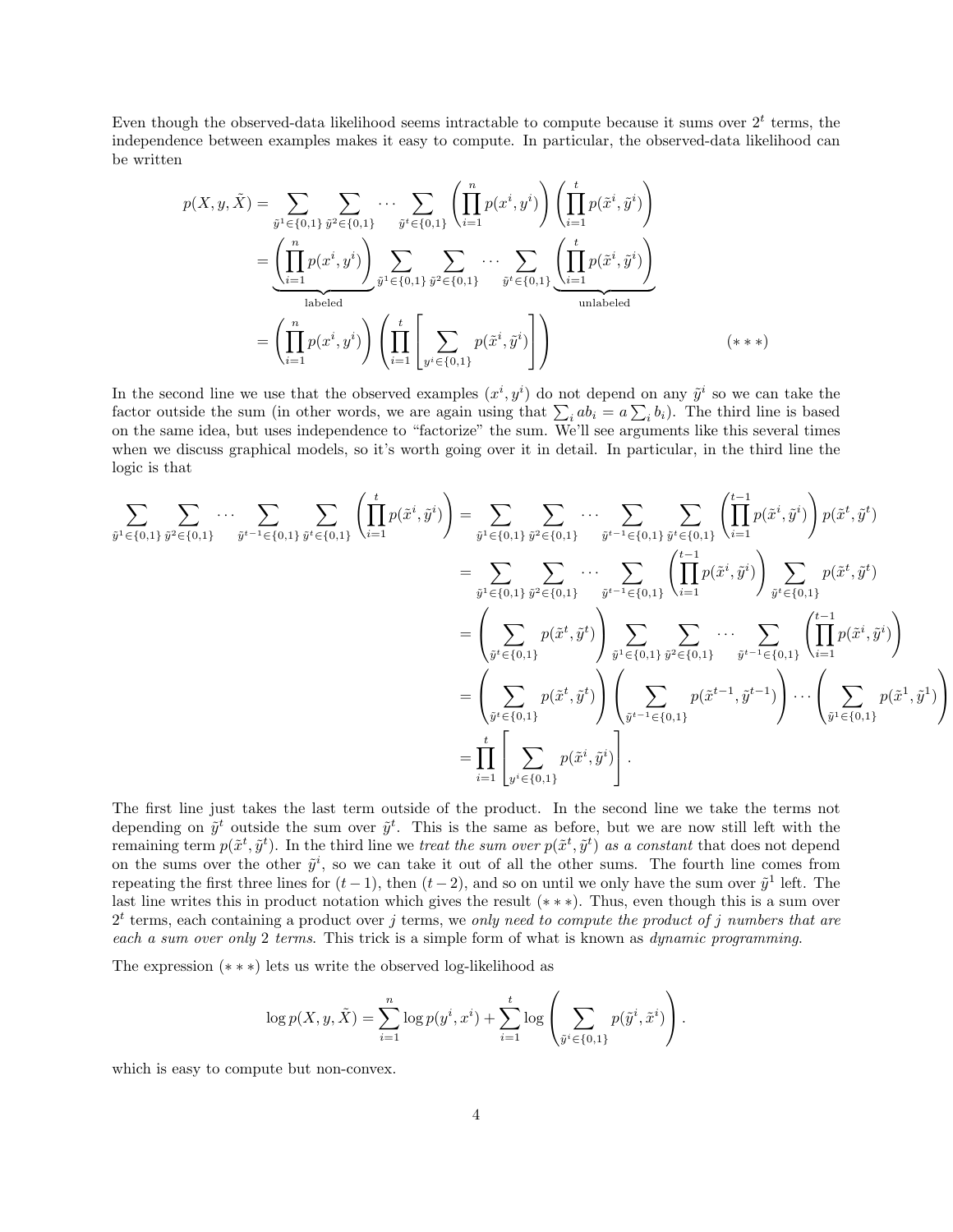# 3 Mixture Models

The most common usage of the EM algorithm is for fitting Gaussian mixture models. A mixture model assumes that probability of  $x^i$  is given by

$$
p(x^{i}) = \sum_{c=1}^{k} p(x^{i}, z^{i} = c)
$$
  
= 
$$
\sum_{c=1}^{k} p(z^{i} = c)p(x^{i}|z^{i} = c).
$$

We can view the values c as a set of k clusters of the data, while  $z^i$  is the cluster membership of  $x^i$ . One way to intrepret this formula is is that we first generate the cluster  $z^i$  according to  $p(z^i)$ , and then given  $z^i$  we sample the data point  $x^i$  from  $p(x^i | z^i)$ . Typically,  $p(x^i | z^i)$  has a simple form like a Gaussian distribution, so it would be easy to fit the model if we knew the  $z^i$  values. But, we don't actually know the  $z^i$  values. This is where EM fits in: if we treat the  $z^i$  as hidden values, then the EM iterations typically have a simple form.

#### 3.1 General Mixture Models

Before specifically talking about the Gaussian case, let's first look at the case of a general mixture model. First, since the samples are IID the complete-data log-likelihood with parameters Θ is given by

$$
\log p(X, z | \Theta) = \sum_{i=1}^{n} \log p(x^{i}, z^{i} | \Theta).
$$

Following the same steps as the semi-supervised case, we can write the Q function in the EM algorithm in the form

$$
Q(\Theta | \Theta^{k}) = \mathbb{E}_{z|X,\Theta}[\log p(X, z | \Theta)]
$$
  
\n
$$
= \sum_{z} p(z | X, \Theta^{k}) \log p(X, z | \Theta)
$$
  
\n
$$
= \sum_{z} p(z | X, \Theta^{k}) \sum_{i=1}^{n} \log p(x^{i}, z^{i} | \Theta)
$$
  
\n
$$
= \sum_{i=1}^{n} \sum_{z} p(z | X, \Theta^{k}) \log p(x^{i}, z^{i} | \Theta)
$$
  
\n
$$
= \sum_{i=1}^{n} \sum_{z} \left( \prod_{j=1}^{n} p(z^{i} | x^{i}, \Theta^{k}) \right) \log p(x^{i}, z^{i} | \Theta)
$$
  
\n
$$
= \sum_{i=1}^{n} \left( \sum_{z^{1}=1}^{k} \sum_{z^{2}=1}^{k} \cdots \sum_{z^{n}=1}^{k} \left( \prod_{j=1}^{n} p(z^{i} | x^{i}, \Theta^{k}) \right) \right) \log p(x^{i}, z^{i} | \Theta)
$$
  
\n
$$
= \sum_{i=1}^{n} \sum_{z^{i}=1}^{k} p(z^{i} | x^{i}, \Theta^{k}) \log p(x^{i}, z^{i} | \Theta)
$$
  
\n
$$
= \sum_{i=1}^{n} \sum_{z^{i}=1}^{k} r_{z^{i}}^{i} \log p(x^{i}, z^{i} | \Theta)
$$
  
\n
$$
= \sum_{i=1}^{n} \sum_{z^{i}=1}^{k} r_{z^{i}}^{i} \log p(z^{i} | \Theta) + \sum_{i=1}^{n} \sum_{z^{i}=1}^{k} r_{z^{i}}^{i} \log p(x^{i} | z^{i}, \Theta).
$$